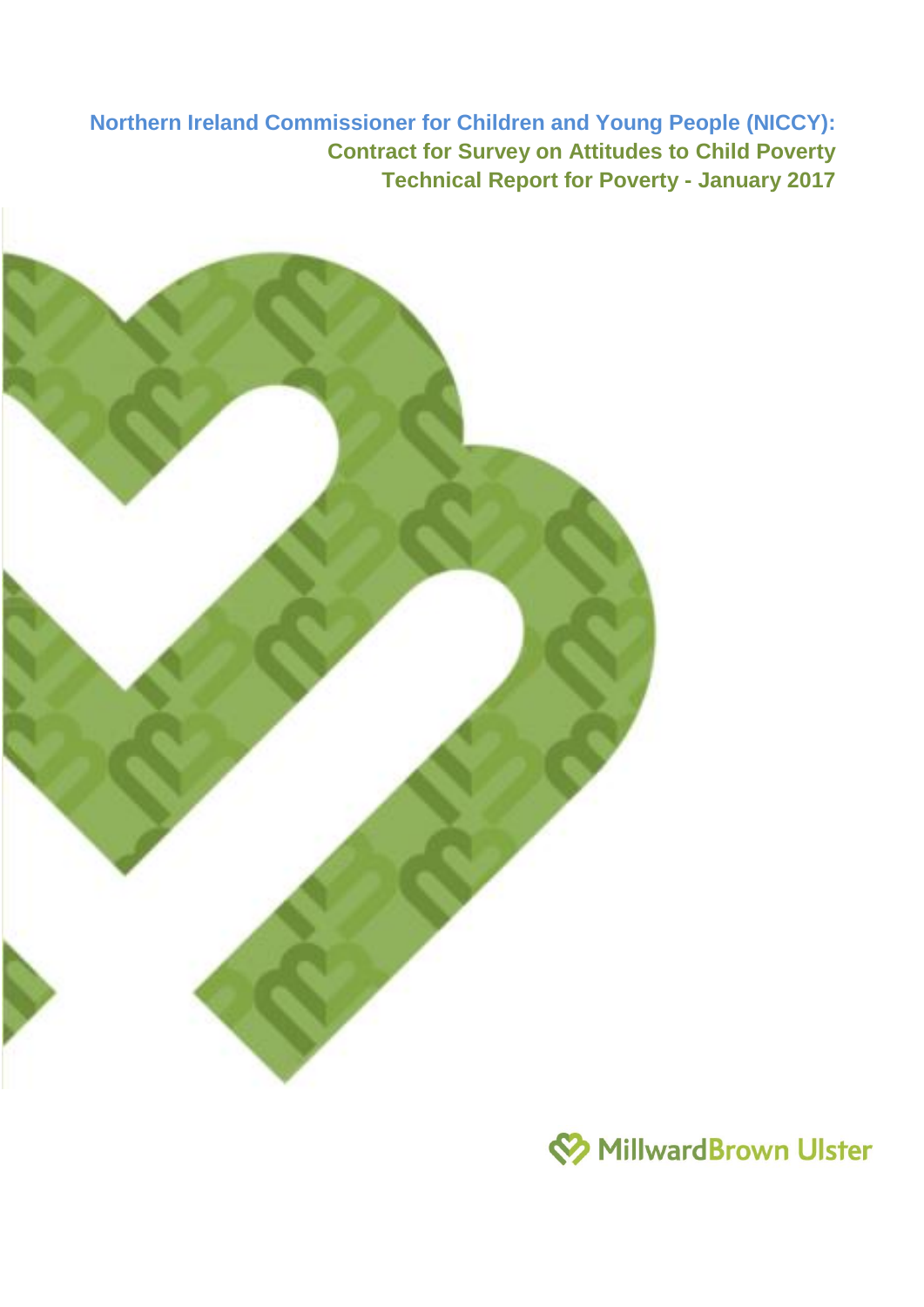# **Table of Contents**

|            | 3. Summary of Topline Findings |  |  |  |  |  |
|------------|--------------------------------|--|--|--|--|--|
|            |                                |  |  |  |  |  |
|            |                                |  |  |  |  |  |
|            |                                |  |  |  |  |  |
| Appendices |                                |  |  |  |  |  |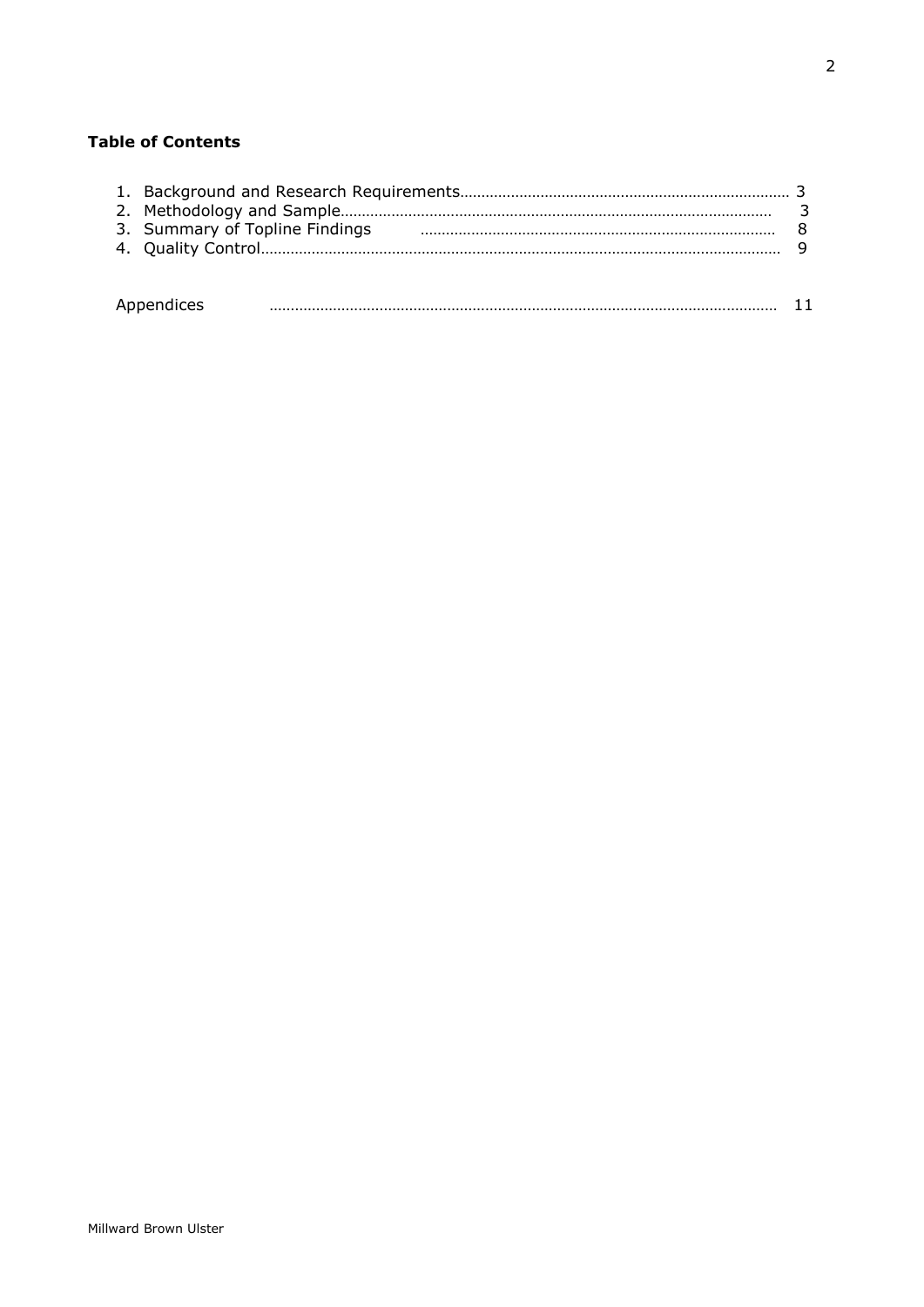# **Background and Research Requirements (as specified in the Research brief)**

## **Background**

*The Northern Ireland Commissioner for Children and Young People is seeking to commission a survey of adults aged 18+, to determine their awareness of, and attitudes to, physical punishment and child poverty in Northern Ireland. This will inform our public engagement on these issues.*

## **Outline of requirements**

*The survey should adopt a robust sampling methodology to ensure that it is representative of adults across Northern Ireland, and that at least 1000 interviews are obtained. We are interested in identifying differences in attitudes between sub-groups of the population, the most important being parents of children (rather than parents of adults), so the tender should outline the sample size of the sub-group required to allow for robust comparisons.* 

# **Methodology**

#### **Rationale**

It was understood this research project should measure and examine the views of the general public, taking cognisance of the views of relevant subgroups that may impact on the views overall, such as parents of children in particular. We concurred with the requirements as outlined, that it was imperative that this research was conducted amongst a large robust sample of the adult population across Northern Ireland. A large representative sample of the adult population would not only provide for the examination of attitudes overall but will also allow for the identification of those fitting within the relevant sub groups and indeed meaningful and comparative analysis based on these sub groups.

**As a result, we strongly suggested that a face to face methodology was utilised to ensure a representative sample is achieved, both from a demographic and geographic perspective. This methodology has proven extremely successful in the conduction of a number of large scale population surveys carried out by Millward Brown Ulster. Furthermore, in order to yield both time and cost efficiencies, we recommended placing the NICCY question set onto the Millward Brown Ulster Omnibus survey. This large robust representative quantitative survey is ideal research vehicle for measuring and tracking knowledge, attitudes and behaviour and in order to achieve a Northern Ireland wide survey offering full geographical representation, as well as yielding a robust and representative sample of parents of children, spread across Northern Ireland.**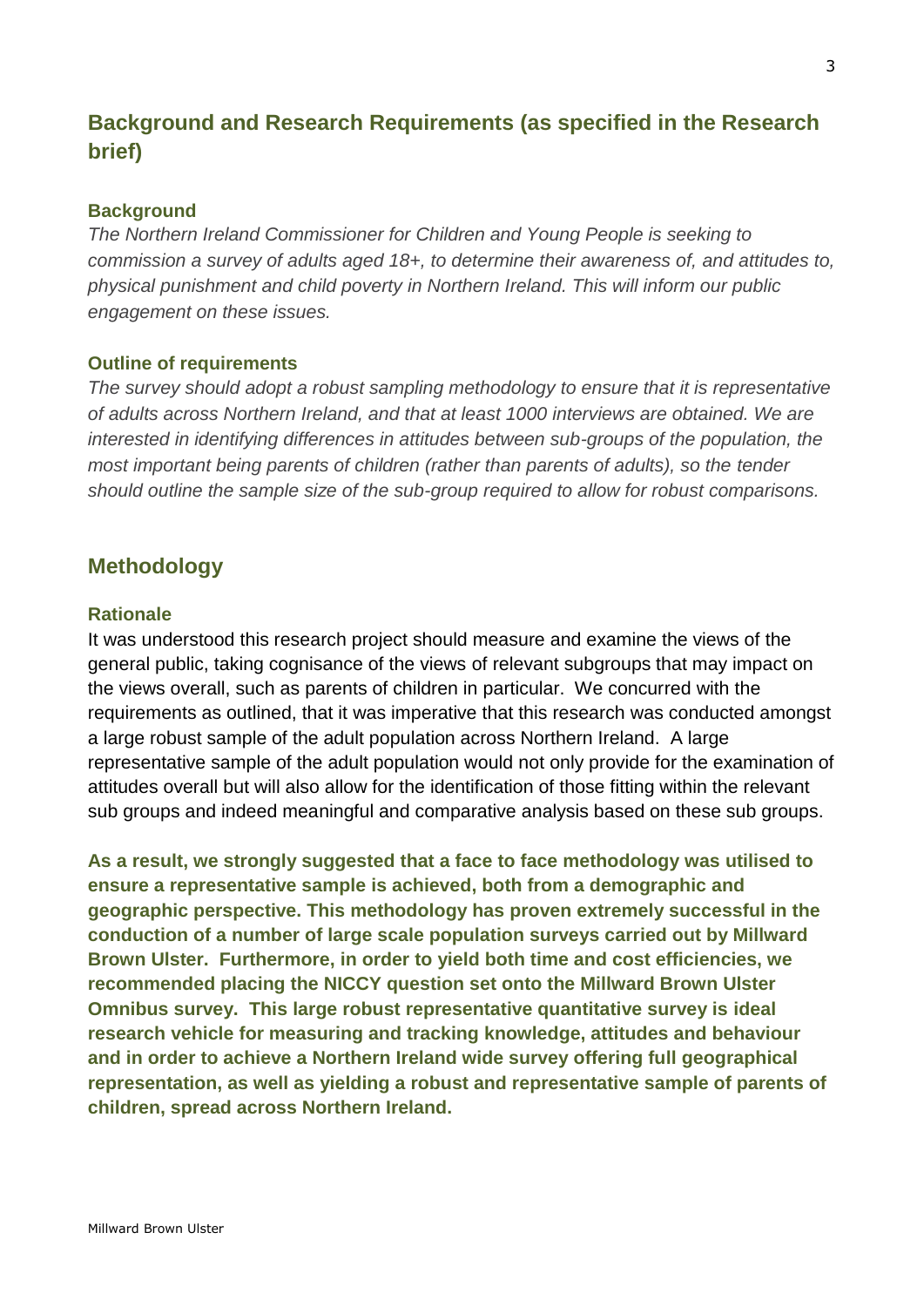## **The Millward Brown Ulster Omnibus Survey**

The Millward Brown Ulster Omnibus Survey is a twice monthly face-to-face survey conducted amongst a representative sample of the Northern Ireland population. Each survey consists of a freshly drawn sample of 1000 adults aged 16+. The sample is quota controlled to represent the Northern Ireland population in terms of sex, age and social class. 60 sampling points (spread over around 110 electoral wards) are drawn using a stratified random sampling method to ensure that the sample is representative in terms of region.

This sample is very large and hence allows for analysis by a range of sex, age, social class and regional groupings. All questions included on the Omnibus Survey are confidential to each individual participating client as is the resulting data. While the cost of recruiting a representative sample and collecting a full range of demographic details such as working and marital status, household size, presence and age of children in the household, religion, disability, sexual orientation and tenure is shared by all the participating clients.

Data collection for the research (via the Millward Brown Omnibus Survey) was by means of a CAPI Methodology using Hand Held devices (HAPI)**.** 

## **Sampling**

The Millward Brown Omnibus Survey, after the initial random selection of sampling points, is based on a quota sampling methodology. The sampling points are drawn from the Millward Brown Ulster Sampling Frame which is based on electoral wards in Northern Ireland, utilising a 2-stage stratification procedure, involving firstly a regional segmentation into 13 areas comprising geographic groupings of Local Government Districts, and secondly, an urban / rural classification based on electoral density. Electoral wards are then clustered into points of approximately equal electoral population taking into account the following requirements:

- $\triangleright$  Wards within each point are contiguous
- $\triangleright$  Points are exclusively urban or rural
- $\triangleright$  Wards within a point are broadly homogenous in population structure

Taking into account the most recent boundary changes, the Millward Brown Ulster Northern Ireland Sampling Frame now comprises over 300 sampling points. In drawing points from this Sampling Frame, random procedures are adopted, points being selected with probability proportional to population within each of the 13 areas, depending on specific requirements. . This sampling procedure is followed for most face to face surveys amongst the general public up to this point. The sampling procedure then continues according to the type required for each project, frequently quota based sampling which is utilized for the Omnibus Survey.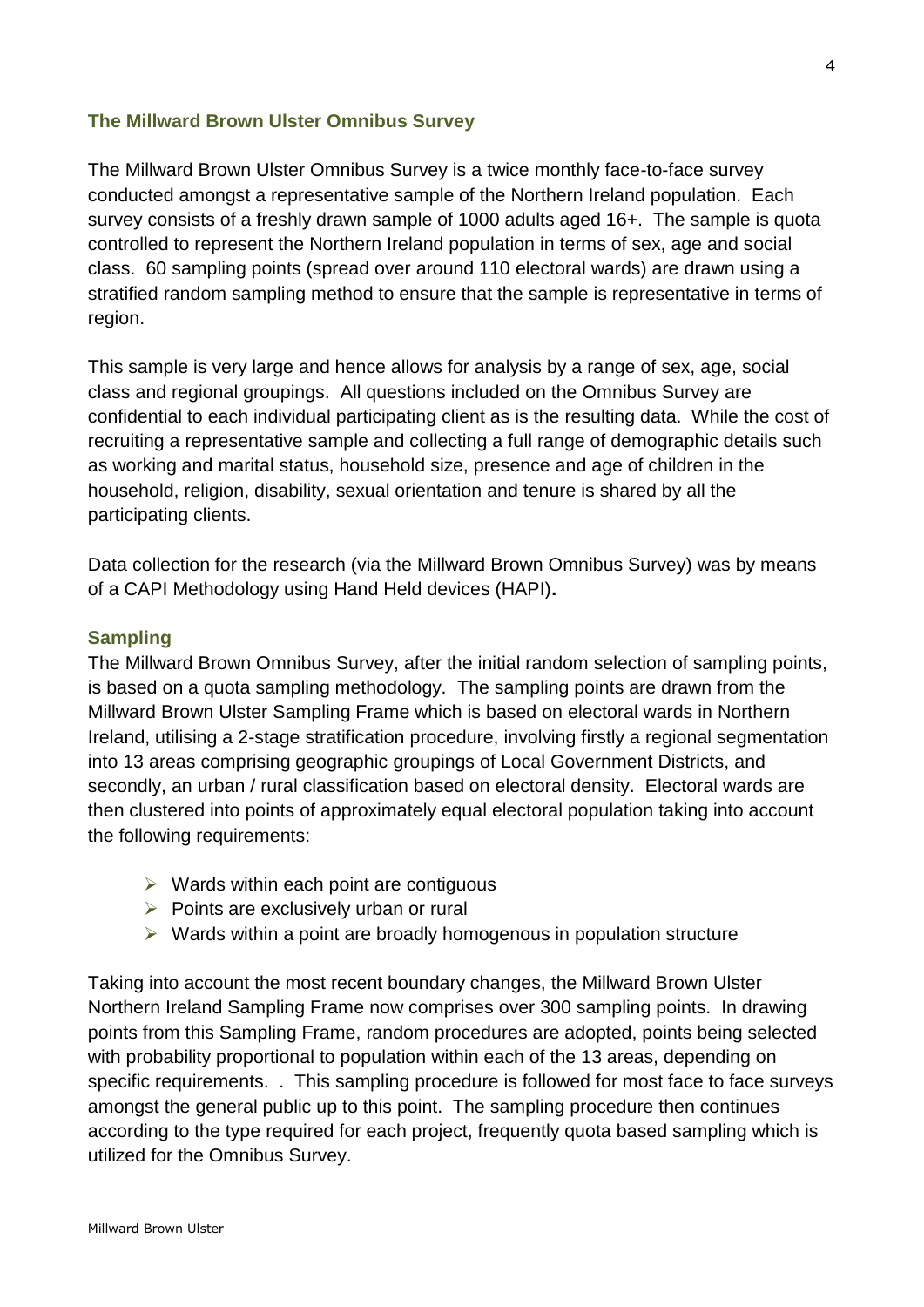Strict quotas on gender, age and social class are put in place and must be adhered to, thus minimizing bias and ensuring the sample is representative. Part of interviewing training comprises guidance and instruction on respondent selection and recruitment in order to ensure that the resulting samples are as robust, inclusive and transparent as possible.

Sampling for the Millward Brown Omnibus Survey has always been very strict in nature. Each interviewer is issued with an interlocking sample that they must adhere to. This interlocking quota ensures that age and social class are represented within both males and females. Although not subject to the rigours of statistical confidence testing, quota sampling is used extensively in market research, including social research, and with interviewers trained in order to eliminate as much bias as possible it is a viable and cost effective method.

## **Questionnaire**

The questionnaire used is provided in the appendices of this technical report.

Millward Brown Ulster assisted with the development of the questionnaires, finalising the questionnaire script in conjunction and with the approval of the team. Throughout all our discussions and planning, we used our expertise to ensure that all questions are structured in a way that is free from any form of bias or ambiguity, as well as bearing in mind the need to fulfil the aims and objectives of the research.

On agreement on the final questionnaire, the scripted version was be prepared for our HAPI system.

## **Ethical Issues**

Before undertaking any type of research, important ethical guidelines and considerations must be acknowledged. Further consideration is appropriate when researching 'sensitive' topics, which include subjects that might cause stigmatization or fear, private or stressful subjects, or issues linked to political threat or social conflict.

When any type of sensitive issue is being discussed, participants may become uncomfortable, upset or distressed; the NSPCC noted "*those that reported high levels of physical discipline use coupled with frustration and feelings of being out of contro*l" may feel this way. Advice taken directly from the Market Research Society; "where a sensitive subject has been discussed, members may provide information on relevant help lines operated by a client". In order to facilitate this, interviewers were asked to signpost parents to the ParentingNI website and their free phone helpline number in case they needed any information, support or guidance.

We are members of the **Market Research Society (MRS)** and all our research is conducted fully in accordance with **the MRS Code of Conduct**. Hence all surveys are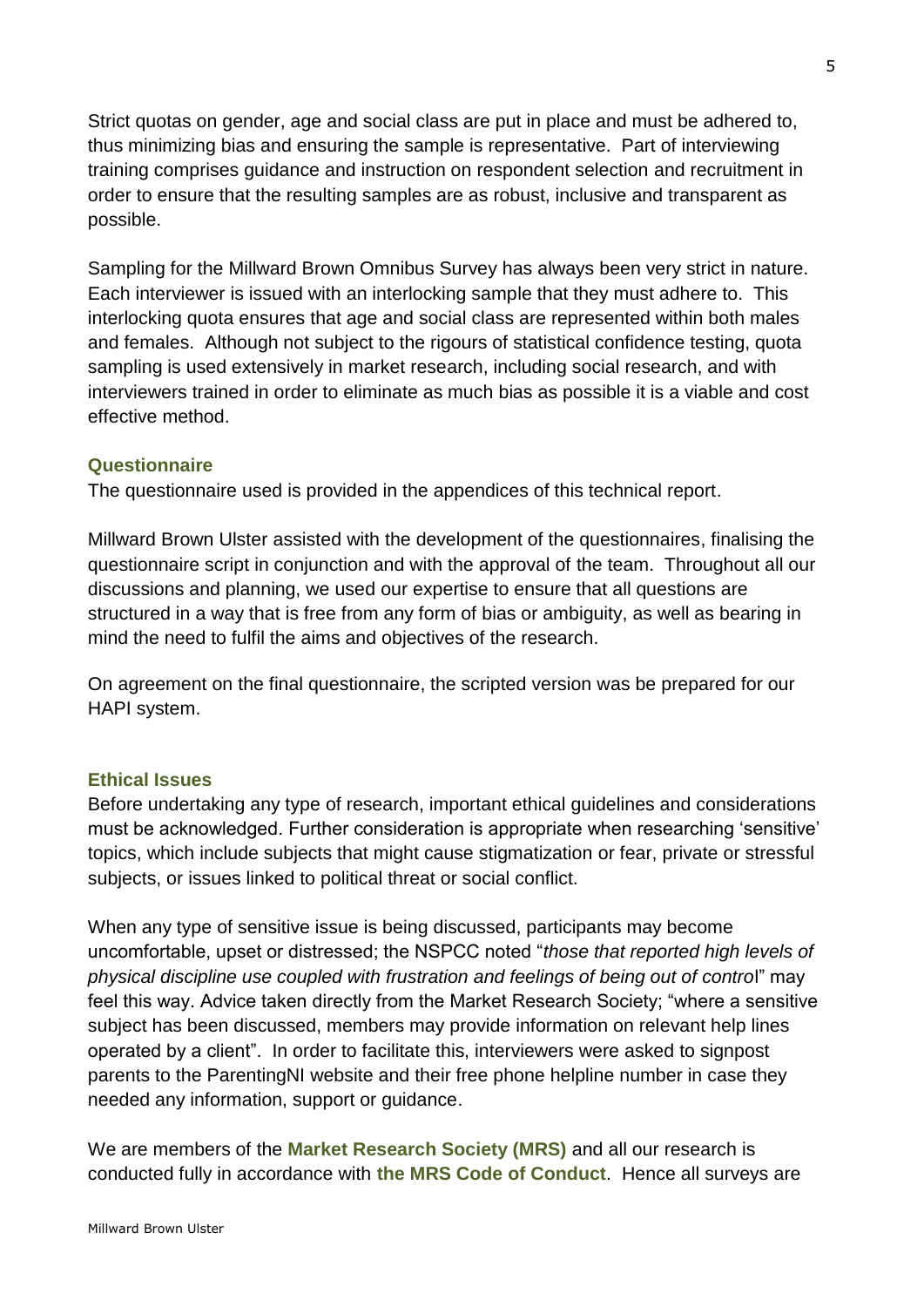carried out to standards equivalent to the Government Social Research Unit's *Ethical Assurance for Social Research in Government* which is understood to have been written in consultation with MRS and thus aligned with the MRS Code of Conduct. Full details of our Quality Standards can be found towards the back of this document.

In conducting surveys there is an evident need to ensure that proper ethical standards are in place and adhered to. The Government Social Research Office within the Cabinet Office has stated that, "there is a need to ensure that researchers attend to all ethical issues and principles relating to the potential risks of the research to all involved. All with responsibility for commissioning social research on behalf of Government, must be aware of and uphold basic ethical responsibilities throughout the life of any research project conducted or commissioned for government"<sup>1</sup>

In pursuit of this objective, the GSR service has defined five key ethical principles, as follows:

- Principle 1: sound application and conduct of social research methods and appropriate dissemination and utilisation of the findings
- Principle 2: participation based on valid informed consent
- Principle 3: enabling participation
- Principle 4: avoidance of personal or social harm
- Principle 5: non-disclosure of identity and personal information

We have a sound knowledge of these principles and their practical implications which we factor into the design of any research.

In addition, we understand and apply the principles and requirements inherent in the Data Protection Act (1998). Since the introduction of the Act the anonymity and privacy of the data collected on individuals is no longer simply a matter of ethics; it can also have legal implications.

- $\checkmark$  Millward Brown Ulster's operations are fully compliant with the Data Protection Act, the principles of which are enshrined within the Market Research Society Code of Conduct.
- Millward Brown Ulster's Data Protection registration number: Z6804396

# **Fieldwork & Timing**

Fieldwork would be conducted by members of the Millward Brown Ulster Interviewer Panel between 24<sup>th</sup> November and 14<sup>th</sup> December 2016.

<sup>-</sup><sup>1</sup> GSR Professional Guidance: Ethical Assurance for Social Research in Government; Government Social Research Unit; Cabinet Office, September 2005.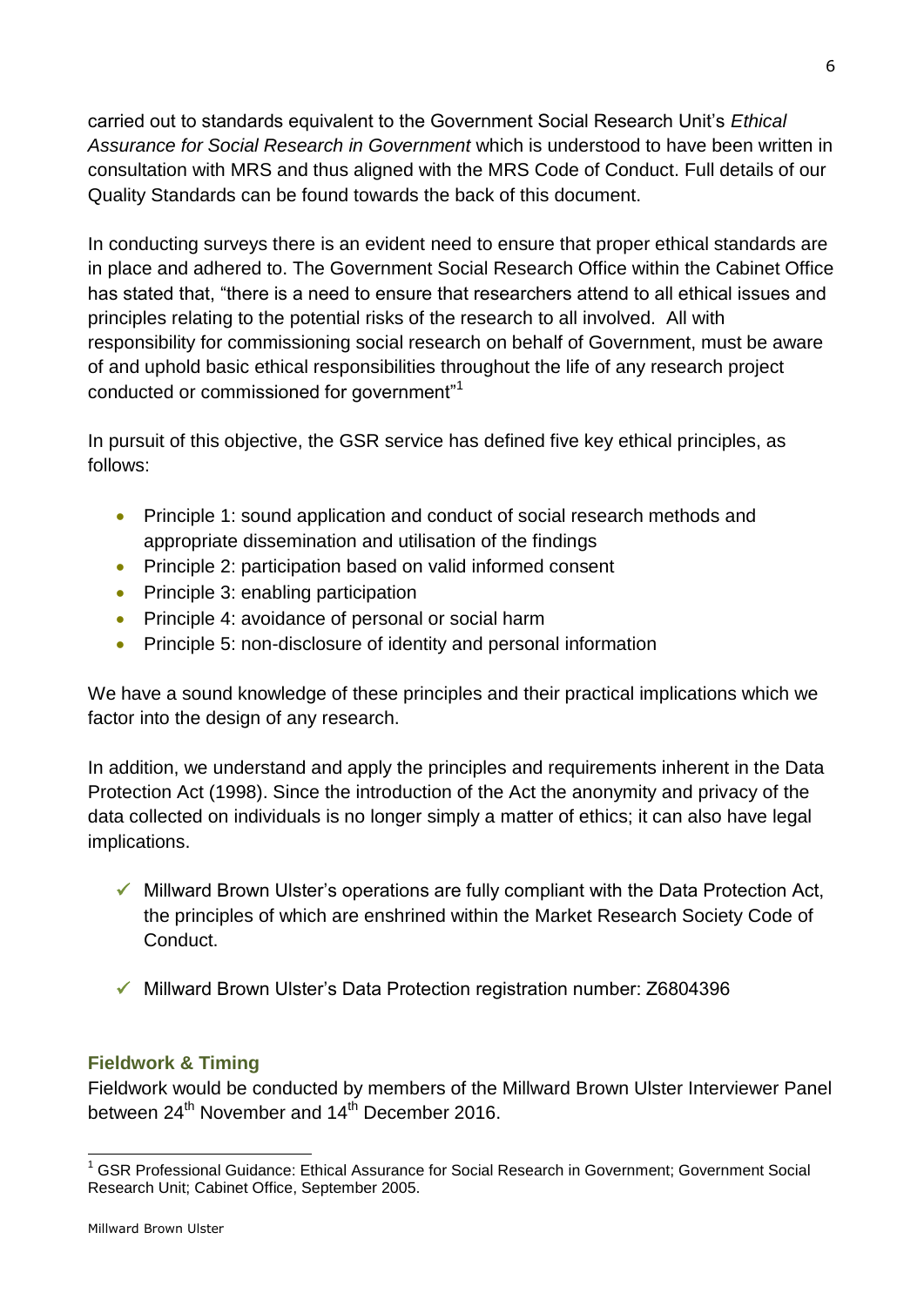## **Sample Size Achieved**

For the purposes of this research, additional interviews were conducted to ensure that an overall sample of at least 1000 aged 18+ was achieved. A total sample size of 1001 was achieved. The target sample size of 1000 was chosen in order to allow for all basic analysis that would be required. In deciding on the sample size, consideration was given to the breakdown of the overall sample into sub-groups, ensuring that any sub sample that may be required for analysis is of a sufficient size. The degree of statistical validity of the data or accuracy of the results required was also considered. The overall sample of **1001** was considered large enough to provide a sufficient overview of the views and awareness of the population overall and yield a **representative sample of 280 parents of children aged 18 and under**. On the basis of using a pure random sample, the margin of error on a sample of 1001 (for a statistic of 50%) would be +/- 3.1%, which means that there is a 95% chance that the responses of the target population as a whole would fall somewhere between 3.1% more or 3.1% less than the responses of the sample (or based on 50% between 46.9 and 53.1.

| <b>TOTAL SAMPLE</b> | 1001 (weighted<br>to 1000) |            |     |
|---------------------|----------------------------|------------|-----|
|                     |                            |            |     |
| <b>SEX</b>          |                            | <b>AGE</b> |     |
| <b>MALE</b>         | 48%                        | $18 - 24$  | 12% |
| <b>FEMALE</b>       | 52%                        | 25-34      | 17% |
|                     |                            | 35-49      | 25% |
| <b>SOCIAL CLASS</b> |                            | 50-64      | 25% |
| ABC <sub>1</sub>    | 45%                        | $65+$      | 21% |
| C <sub>2</sub>      | 26%                        |            |     |
| <b>DE</b>           | 30%                        |            |     |
|                     |                            |            |     |

Breakdown of 18+ Sample (weighted to ensure representativeness)

# **Weighting**

Where appropriate corrective weighting was conducted to ensure the data was representative of the 18+ population.

# **Deliverables**

Computer tables were provided in excel with cross analysis based on

- Gender
- Age
- Social Class
- Marital Status
- Household Status
- Region
- Working status
- Denomination
- Disability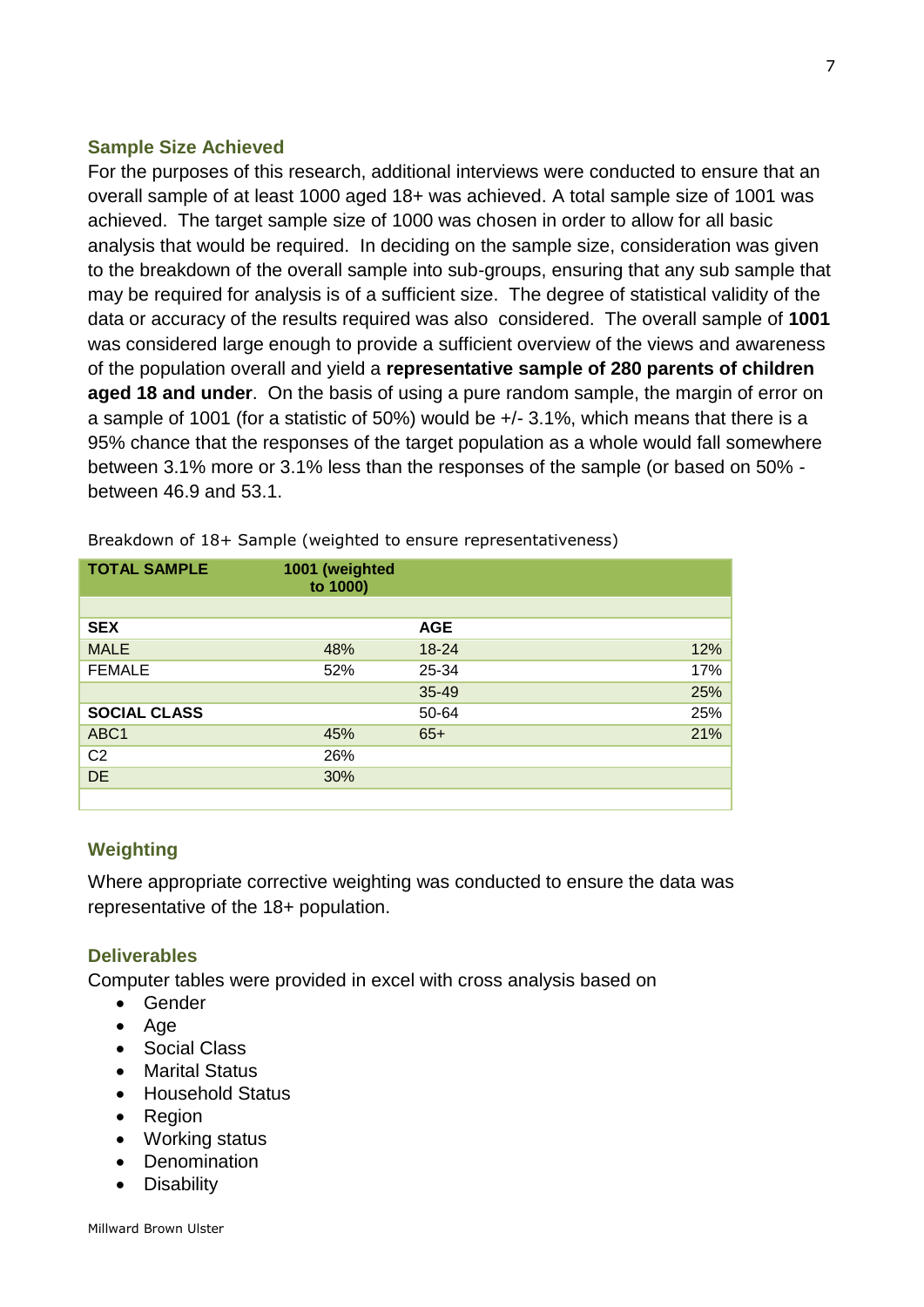- Parental Status
- Age groups of children
- Political Party Affiliation
- MDM 2010 deciles
- Additional cross analysis by key questions as appropriate

# **Summary of Topline Findings**

- The majority of respondents (82%) thought there was at least some child poverty in Northern Ireland, with almost half (45%) thinking there is a lot
- When told that according to government statistics more than one in four children in Northern Ireland are living in poverty, almost half (46%) of respondents said this was more than they had thought
- More than two thirds (69%) felt that in general, the main reason for child poverty in Northern Ireland today was due to *circumstances beyond the control of parents cause families to be poor.* As opposed to nearly one in five (19%) who thought in general this was down to *parents are not doing enough to help their families out of poverty*
- Half of respondents (51%), thought that *debt/poor money management skills* was one of the key causes of child poverty in Northern Ireland
- This was followed by *too many jobs being part time or low wage* (47%) and *parent's drug/alcohol abuse* (46%)
- These three key causes were in turn, as expected, the top three cited as the main cause when asked to choose one, chosen by 16%, 15% and 13% respectively
- A clear majority (83%) thought it was very important that action is taken to reduce child poverty in Northern Ireland, with a similar high proportion (81%) thinking the responsibility for reducing child poverty lies with the *NI government*. More than two fifths (44%) felt that *people in poverty themselves/parents of children in poverty,* are responsible for reducing child poverty
- Support was generally high for a range of actions to directly help children in poverty. Support was strongest for *create more decently paid jobs* (95%), followed very closely by support for *address poor educational outcomes for children in poverty*  (94%); *provide training or information for parents on money management skills (93%); provide support services for families affected by bereaved, family breakdown, disability, illness or alcohol or substance abuse (93%) and expand affordable or free childcare provision* (91%)
- When asked to choose the one they would tend to support the most, almost one in four (23%) chose *increase the minimum wage* or similarly *create more decently paid jobs*
- Nearly two thirds (63%) thought that compared to ten years ago, it was now harder for a person to start out poor and through hard work get out of poverty; more than one in three (36%) thought it was much harder today
- Just under one in three (32%) were not personally nor did not know any who was struggling to make ends meet. Parents of children aged under 18 are more likely to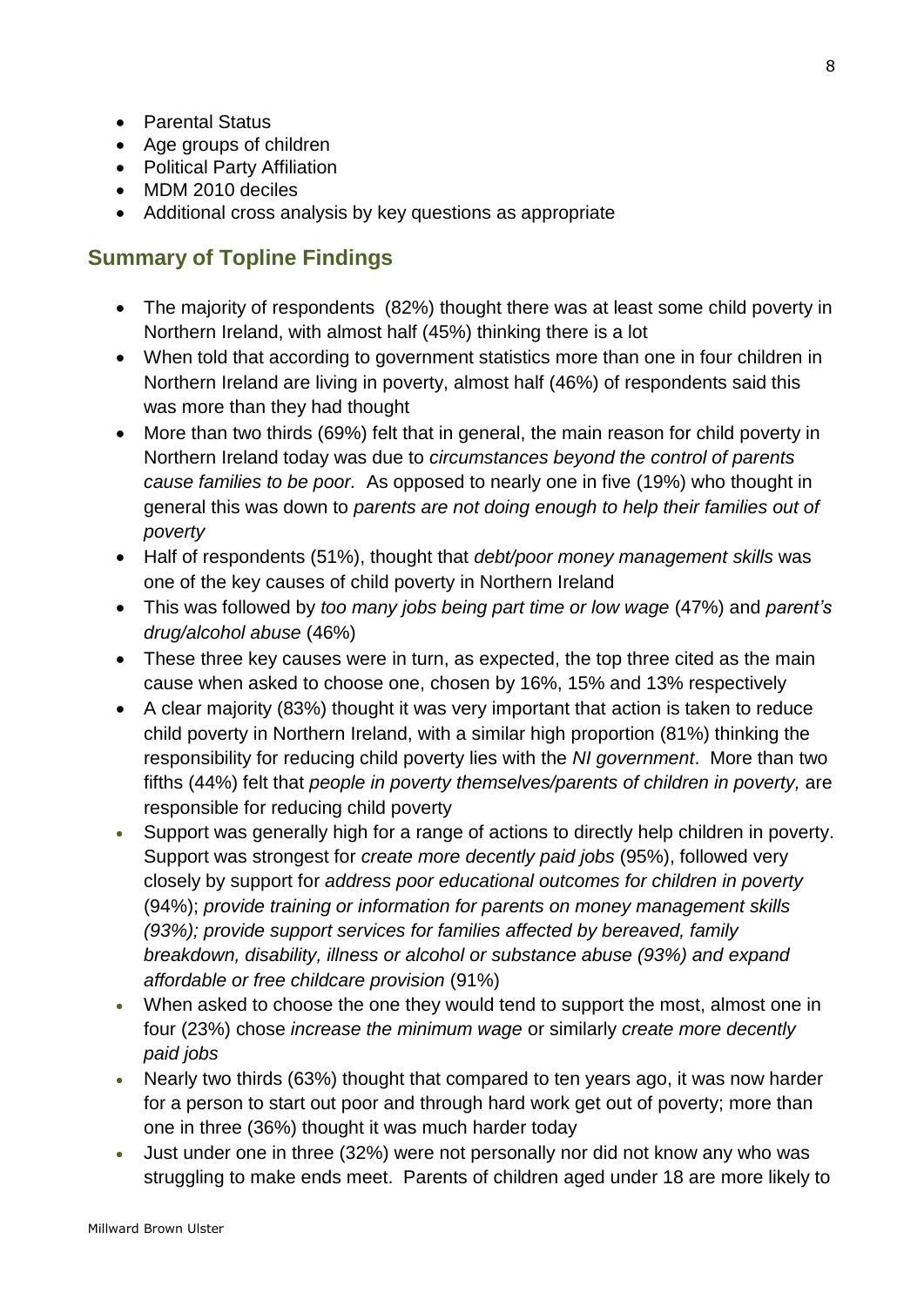be struggling themselves or know others who are than those with no children in these age group

 A similar proportion (32%) were not worried about getting poorer or becoming poor in the future, while more than one in four 26%) worry a great deal and two in five (39%) worry a little. Parents of children under 18 were also more likely to worry about the future. Those personally struggling now are much more likely to be worrying a great deal about the future (59%)

# **Quality Control**







#### **Quality Standards and Professional Accreditations**

Millward Brown employs strict Quality Control procedures to ensure the validity of all our research. We have consistently championed the case for the highest possible standards of market and social research, and in particular are highly conscious of the significance of measuring and evaluating public opinion.

We are founder members of, and fully accredited to, the **Interviewer Quality Control Scheme (IQCS)**, the definitive UK-wide standard for interviewing and also to **MRQSA (Market Research Quality Standards Authority)**, which sets standards in all other spheres including data-processing, analysis, scheduling, and maintenance of internal records. In fact Millward Brown was the only founder member in Northern Ireland of the Interviewer Quality Control Scheme (IQCS), established by the Market Research Society and leading UK research agencies.

We are periodically audited by an independent agency (SGS) to ensure that all our procedures are executed in a professional way at all times. These standards require high levels of verification and checking of all our coding, data entry and analysis.

All survey research is subject to a minimum of 10% "back-checking" amongst respondents to validate details of their interview; supervisory inspection of all questionnaires; and a doubleentry validation procedure during data-entry. The quality standards relate to interviewer recruitment, training, back checking and supervision (supervision includes a twice yearly inspection and appraisal process for each interviewer).

**Millward Brown was amongst the first 20 research agencies in the UK to acquire MRQSA accreditation in 2001.** All our procedures and people are audited locally in Belfast and as such we are not reliant on accreditation gained for operations out of London, Warwick or further afield. In November 2006 were audited to a new higher standard ISO20252 and were one of the first research companies in the UK to have achieved these standards.

Following our most recent audit in December 2016, we have been certified to **ISO 9001 2008** and again to **ISO 20252 2012** (MRQSA) which has been designed by MRQSA specifically for the Market Research sector.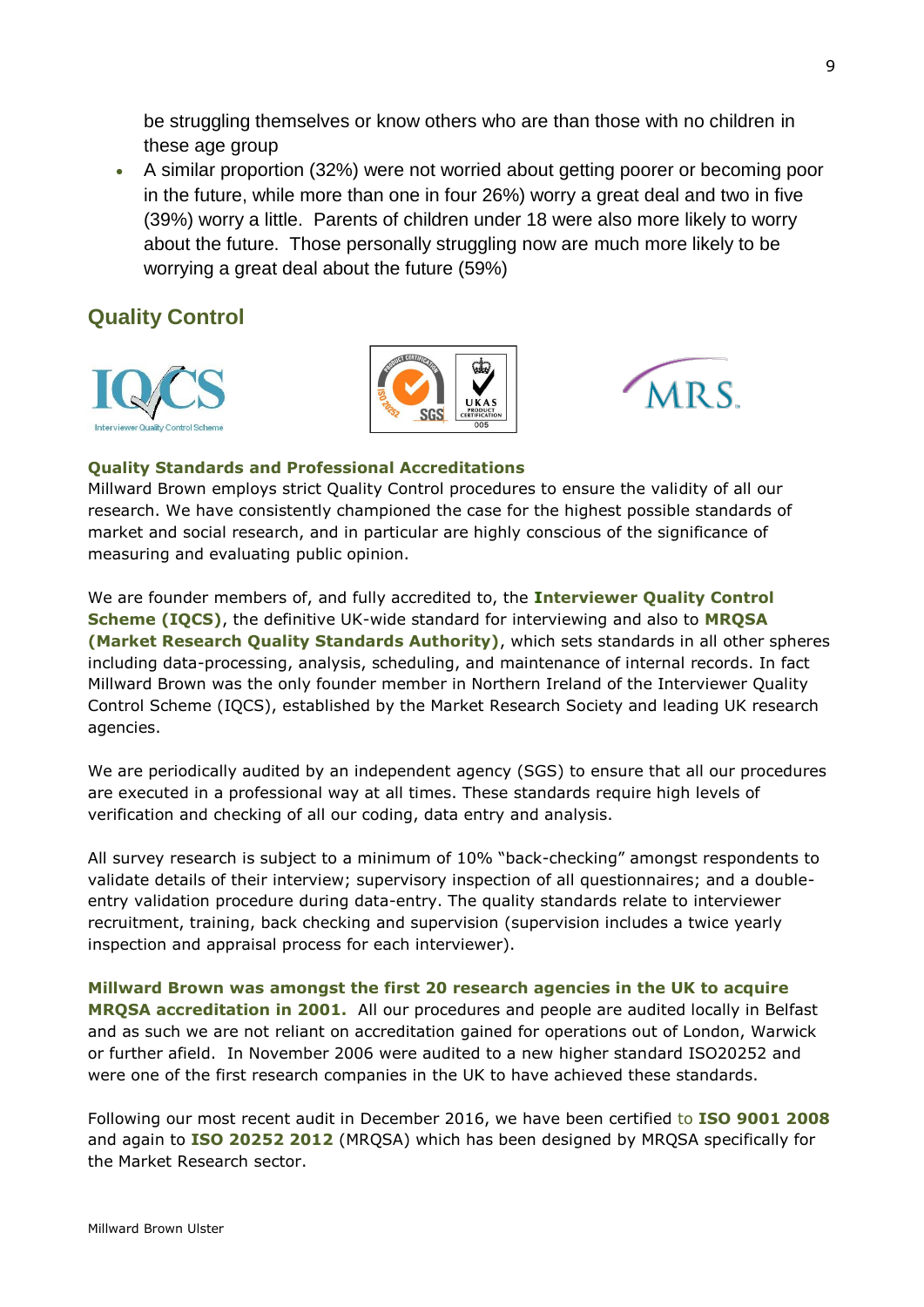# **Appendices – Questionnaire**

#### **40148435 Child poverty**

#### **ASK ALL 18+ ONLY**

We are now going to ask you some questions about child poverty in Northern Ireland. When we talk about poverty, this means that families are living on low incomes, and are struggling to provide what would be considered basic necessities for their children.

Q1. Which of the following comes closest to your view of the amount of child poverty that exists in Northern Ireland? Do you think there is a lot, some or not very much at all? **ASK ALL 18+**

#### **SINGLE CODE PROBE TO PRECODES**

- 1: A lot
- 2: Some
- 3: Not very much at all
- 4: Don't know

Q2. According to government statistics, more than one in four children in Northern Ireland are living in poverty (26%). This is equivalent to 122,000 children. Is this more, less or about the same as you had thought?

#### **ASK ALL 18+ SINGLE CODE PROBE TO PRECODES**

- 1: More
- 2: Around about the same
- 3: Less
- 4: Don't know

Q3. Which of the following two statements best describes what you think in general is the main reason for child poverty in Northern Ireland today?

## **ASK ALL 18+ SINGLE CODE SHOWSCREEN**

- 1: Parents are not doing enough to help their families out of poverty
- 2: Circumstances beyond the control of parents cause families to be poor
- 3: Don't know

Q4. We want to look now at more specific causes of child poverty. From the following list, please tell me which, if any, you think are key causes of child poverty in NI? Please choose a maximum of five.

**ASK ALL 18+ MULTI CODE ALLOWED SHOW CARD PROBE FULLY FOR ANY OTHERS UP TO MAX OF 5**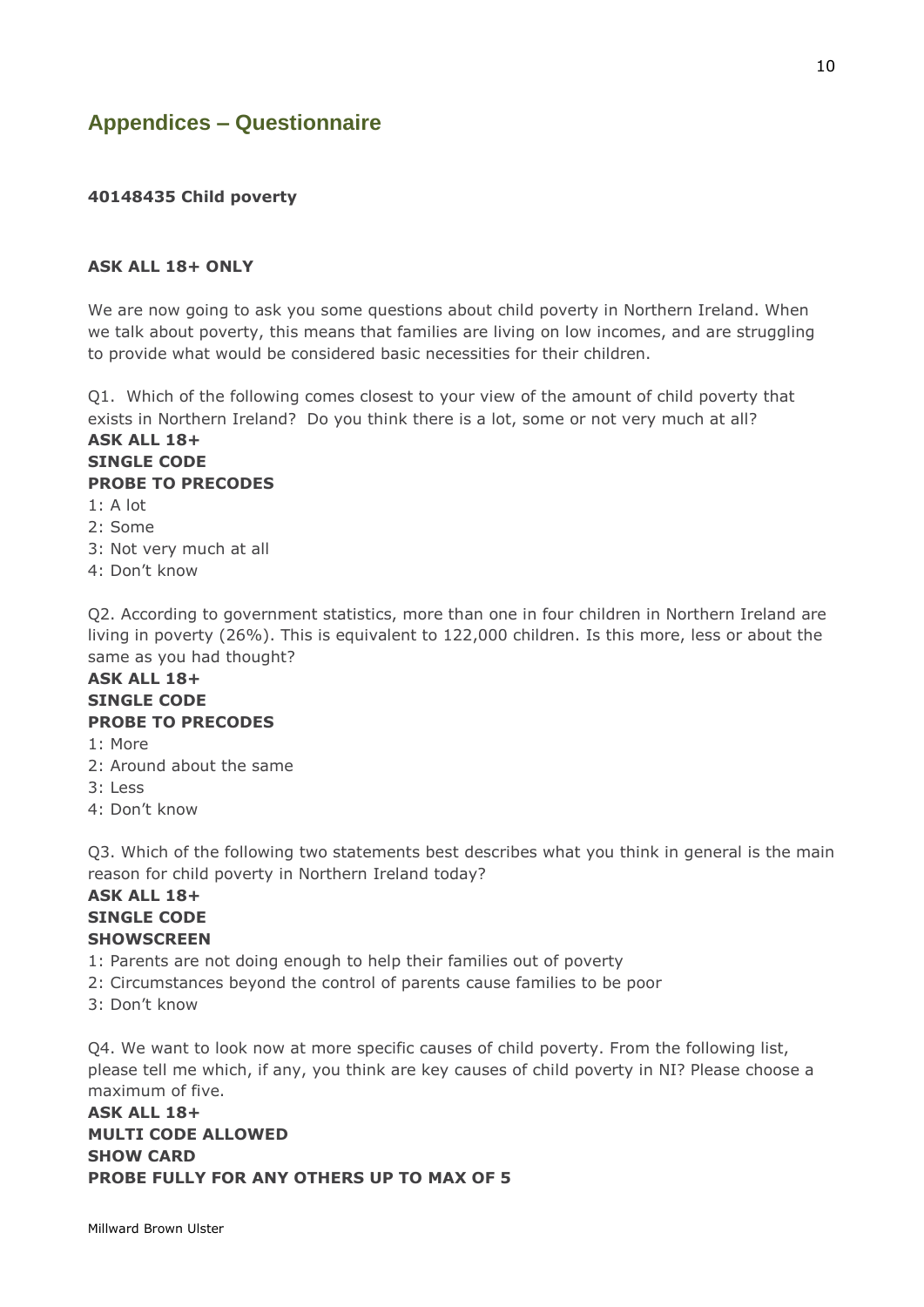- 1: Parent's drug/alcohol abuse
- 2: Debt/Poor money management skills
- 3: Too many jobs being part time or low wage
- 4: Too many single parent families
- 5: There aren't enough jobs
- 6: Social security benefits are not high enough to meet basic needs
- 7: Too many immigrants (please specify… in what way?)
- 8: Poor people lacking motivation or aspiration
- 9: Family breakdown or loss of a family member
- 10: People too comfortable on benefits,
- 11: Poor educational attainment for people in poverty
- 12: Costs of childcare
- 13: Because of inequalities in society
- 14: Long term illness or disability in family
- 15: Other (Please specify)
- 16: Don't know

Q5. Which one would you say is the main cause?

# **ASK IF MORE THAN ONE MENTIONED AT Q4 SINGLE CODE**

## **SHOWSCREEN OF THOSE SELECTED AT Q4**

- 1: Parent's drug/alcohol abuse
- 2: Debt/Poor money management skills
- 3: Too many jobs being part time or low wage
- 4: Too many single parent families
- 5: There aren't enough jobs
- 6: Social security benefits are not high enough to meet basic needs
- 7: Too many immigrants (as specified in Q4 code 7)
- 8: Poor people lacking motivation or aspiration
- 9: Family breakdown or loss of a family member
- 10: People too comfortable on benefits,
- 11: Poor educational attainment for people in poverty
- 12: Costs of childcare
- 13: Because of inequalities in society
- 14: Long term illness or disability in family
- 15: Other (Please specify)
- 16: Don't know

Q6 How important or unimportant do you think it is that action is taken to reduce child poverty in Northern Ireland?

## **ASK ALL 18+ SINGLE CODE SHOWSCREEN**

- 1: Very important
- 2: Quite important
- 3: Not very important
- 4: Not at all important
- 5: Don't know

Q7 Who do you think should be responsible for reducing child poverty in Northern Ireland?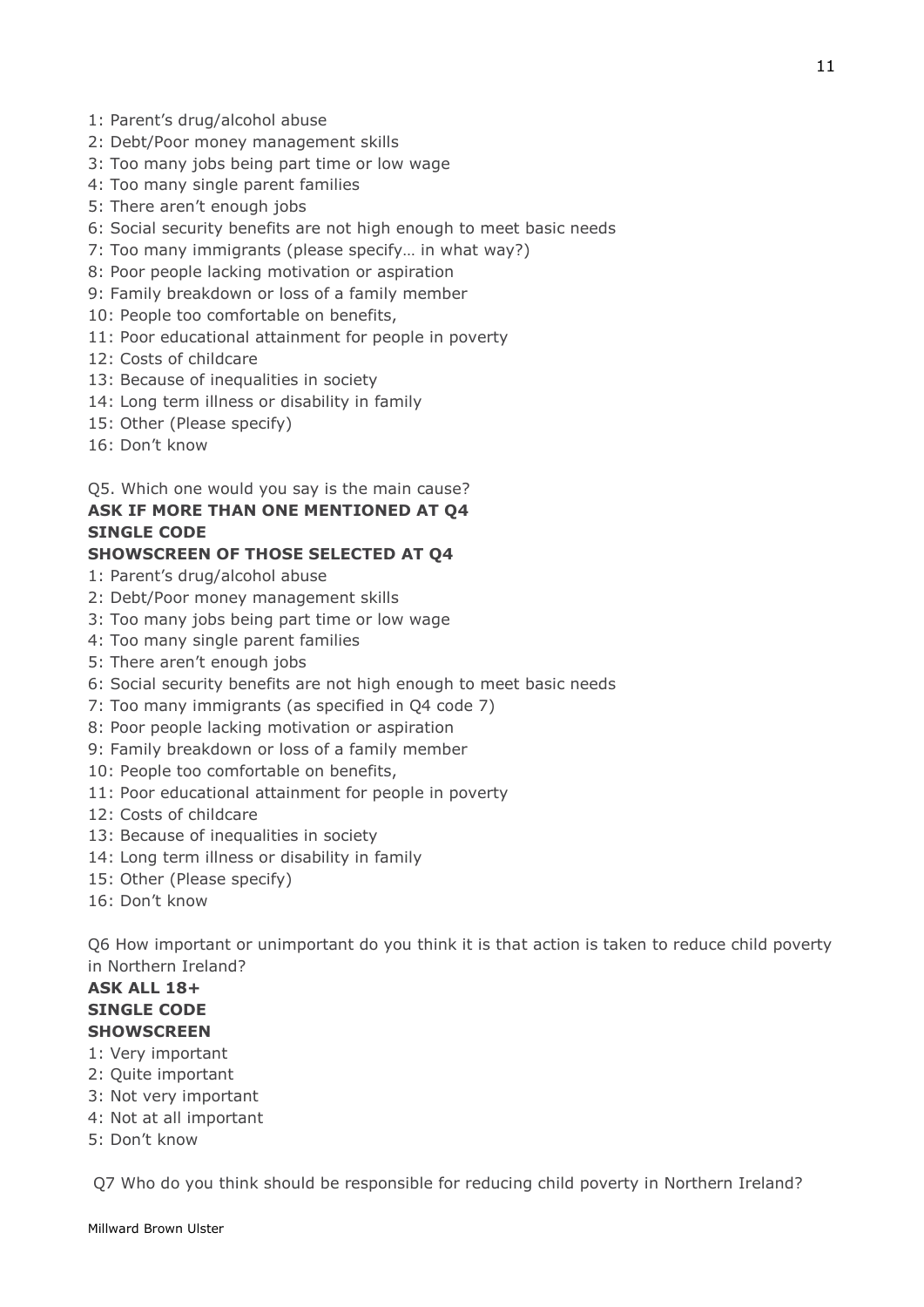## **ASK ALL 18+ MULTICODE ALLOWED SHOWSCREEN**

- 1: Central government in London
- 2: The NI government
- 3: People in poverty themselves/parents of children in poverty
- 4: Friends/relatives of people in poverty
- 5: Charities and churches
- 6: No one
- 7: Don't know

Q8 Here is a list of some things the NI Government could do to directly help children in poverty. Tell me whether you support or oppose each:

## **ASK ALL 18+**

#### **READ OUT / ROTATE ORDER SINGLE CODE FOR EACH**

A. Increase the minimum wage

B. Benefits shouldn't be taken away from families without considering the basic needs of children

- C. Expand affordable or free childcare provision
- D. Reduce the hidden costs of education eg cost of school uniforms
- E. Encourage more food banks
- F. Address poor educational outcomes for children in poverty
- G. Tackle fuel poverty
- H. Spend more on social housing
- I. Create more, decently paid jobs

J. Provide support services for families affected by bereavement, family breakdown, disability, illness or alcohol or substance abuse

- K. Provide training or information for parents on money management skills
- L. Take action on zero hours contracts

M. Increase tax credits or cash assistance for families on low incomes

## **SINGLE CODE**

- 1: Support
- 2: Oppose
- 3: Don't know

Q8b Is there anything else you think the NI Government could do?

#### **ASK ALL 18+**

#### **VERBATIM RESPONSE**

**PLEASE LEAVE BUTTON FOR NO NOTHING ELSE & DON'T KNOW**

Q8c Which of these would you tend to support the most?

# **ASK IF MORE THAN ONE MENTIONED AT Q8A**

#### **SINGLE CODE**

## **SHOWSCREEN OF THOSE SELECTED AT Q8A**

Increase the minimum wage

Benefits shouldn't be taken away from families without considering the basic needs of children Expand affordable or free childcare provision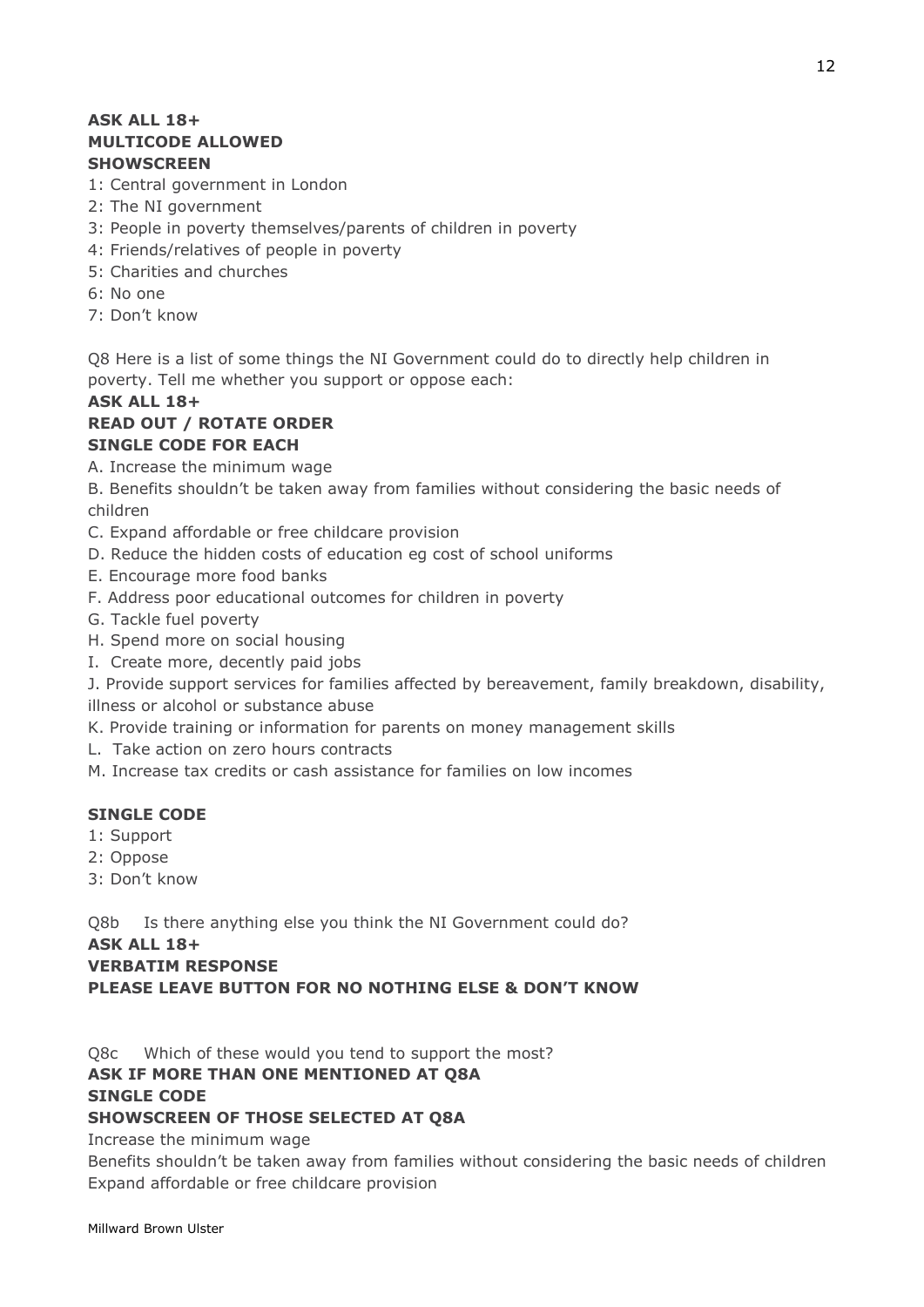Reduce the hidden costs of education eg cost of school uniforms Encourage more food banks Address poor educational outcomes for children in poverty Tackle fuel poverty Spend more on social housing Create more, decently paid jobs Provide support services for families affected by bereavement, family breakdown, disability, illness or alcohol or substance abuse Provide training or information for parents on money management skills Take action on zero hours contracts Increase tax credits or cash assistance for families on low incomes **Other** Don't know

Q9. Compared with 10 years ago, do you think it is easier or harder today for a person to start out poor, and through hard work get out of poverty?

## **ASK ALL 18+ SINGLE CODE SHOWSCREEN**

- 1: Much easier today
- 2: A little easier
- 3: The same
- 4: A little harder
- 5: Much harder today
- 6: Don't know

Q10. Do you personally know people who are struggling to make ends meet, or maybe you yourself are in this situation?

#### **ASK ALL 18+ CODE ALL THAT APPLY - MULTI CODE ALLOWED SHOWSCREEN**

- 1: I know people who are struggling to make ends meet
- 2: I am personally struggling to make ends meet
- 3: Neither myself nor anyone I know
- 4: Don't know

Q11. Does the possibility of getting poorer or becoming poor in the future worry you a great deal, worry you a little, or not worry you at all?

# **ASK ALL 18+ SINGLE CODE PROBE TO PRECODES**

- 1: A great deal
- 2: A little
- 3: Not at all
- 4: Don't know

Parental questions covered in Physical Punishment section and in the classification

Political party Affiliation (also included in classification section)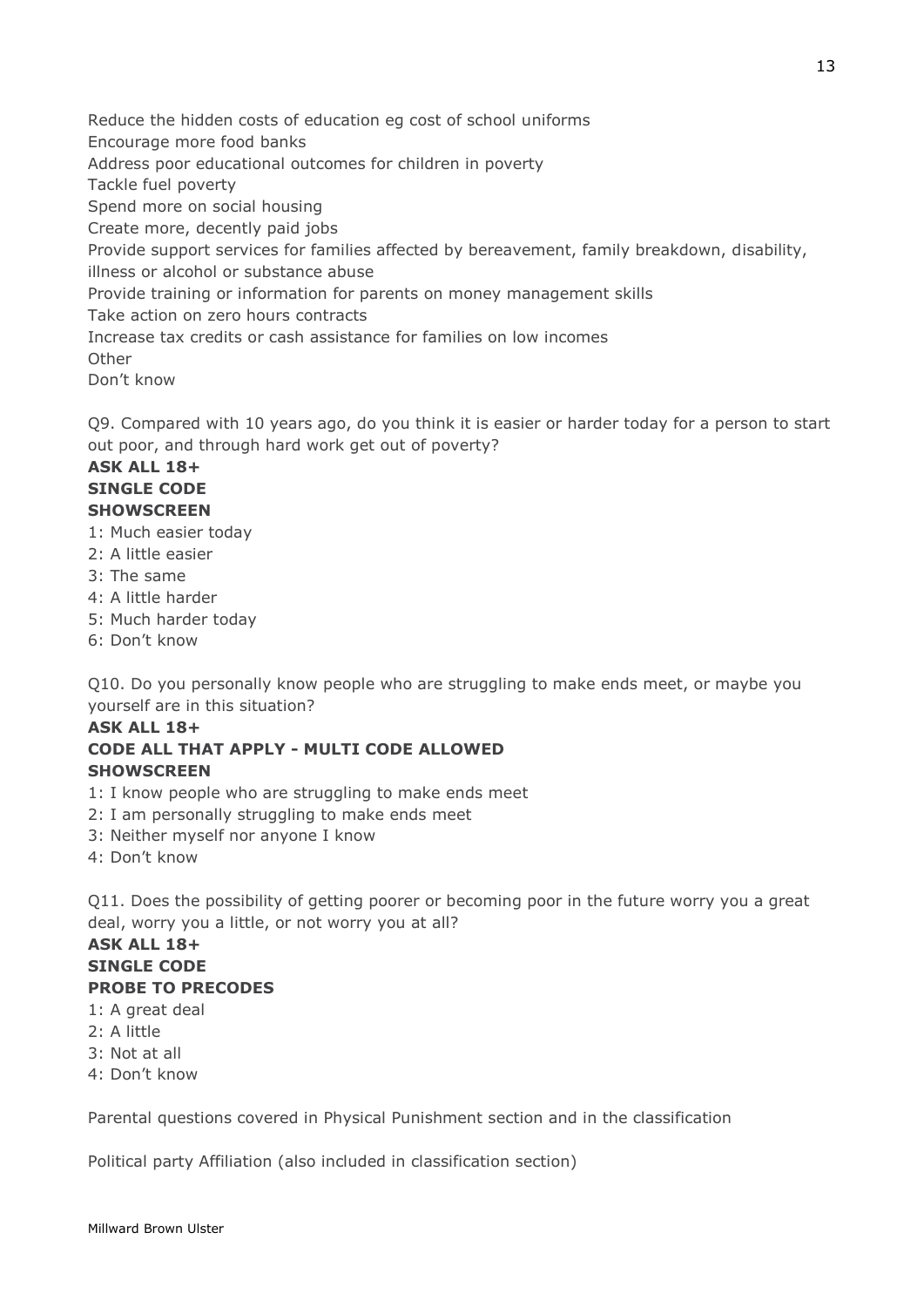# **Appendices – Sampling Points**

Nov B 2016 Omnibus Region Title: NORTHERN IRELAND Number of points selected = 60 Area: BELFAST CITY 01 1 ARDOYNE BELFAST 2 BELLEVUE BELFAST 3 BLACKSTAFF BELEVILLE STATES AND RELEAST ASSESSMENT BELFAST 4 BURNTHILL/GLENGORMLEY NEWTOWNABBEY 5 WINDSOR BELFAST 6 CHERRYVALLEY BELFAST 7 CRUMLIN BELFAST 8 ISLAND BELFAST 9 FALLS PARK BELFAST 10 JORDANSTOWN/ROSTULLA NEWTOWNABBEY 11 CARRYDUFF EAST/WEST CASTLEREAGH 12 LADYBROOK BELFAST 13 HIGHFIELD BELFAST 14 RAVENHILL BELFAST 15 CAIRNSHILL CASTLEREAGH Area: GREATER BELFAST NORTH 21 (RURAL POINTS 22) 16 GREENISLAND/GORTALEE/KNOCKAGH C'FERGUS 17 MASSERENE/BALLOO ANTRIM 18 BALLYROBERT N'ABBEY(R) Area: GREATER BELFAST SOUTH 11 (RURAL POINTS 12) 19 BALLYMACASH LISBURN 20 COLIN GLEN LISBURN 21 DUFFERIN/SPRINGHILL 21 NORTH DOWN 22 GROOMSPORT/BALLYMACONNELL NORTH DOWN 23 OLD WARREN/LAGAN VALLEY LISBURN 24 CENTRAL/BALLYRAINEY ARDS 25 MOIRA LISBURN(R) 26 MAGHABERRY LISBURN(R) Area: NORTHERN URBAN 31 27 RANDALSTOWN ANTRIM 28 CULLYBACKEY/GALGORM BALLYMENA 29 BLACKCAVE/GARDENMORE/TOWN PARKS LARNE Area: NORTHERN RURAL 32 30 BALLYHOE&CORKEY/CLOUGHMILLS/DUNLOY/KNOCKAHOLET BALLYMONEY 31 CRAIGYWARREN/DUNMINNING/GLENRAVEL BALLYMENA<br>32 CARNCASTLE/CARNLOUGH BALLYMENA 32 CARNCASTLE/CARNLOUGH Area: SOUTHERN URBAN 41 33 BANBRIDGE WEST/THE CUT BANBRIDGE 34 CHURCH/COURT CRAIGAVON 35 CASTLEWELLAN DOWN